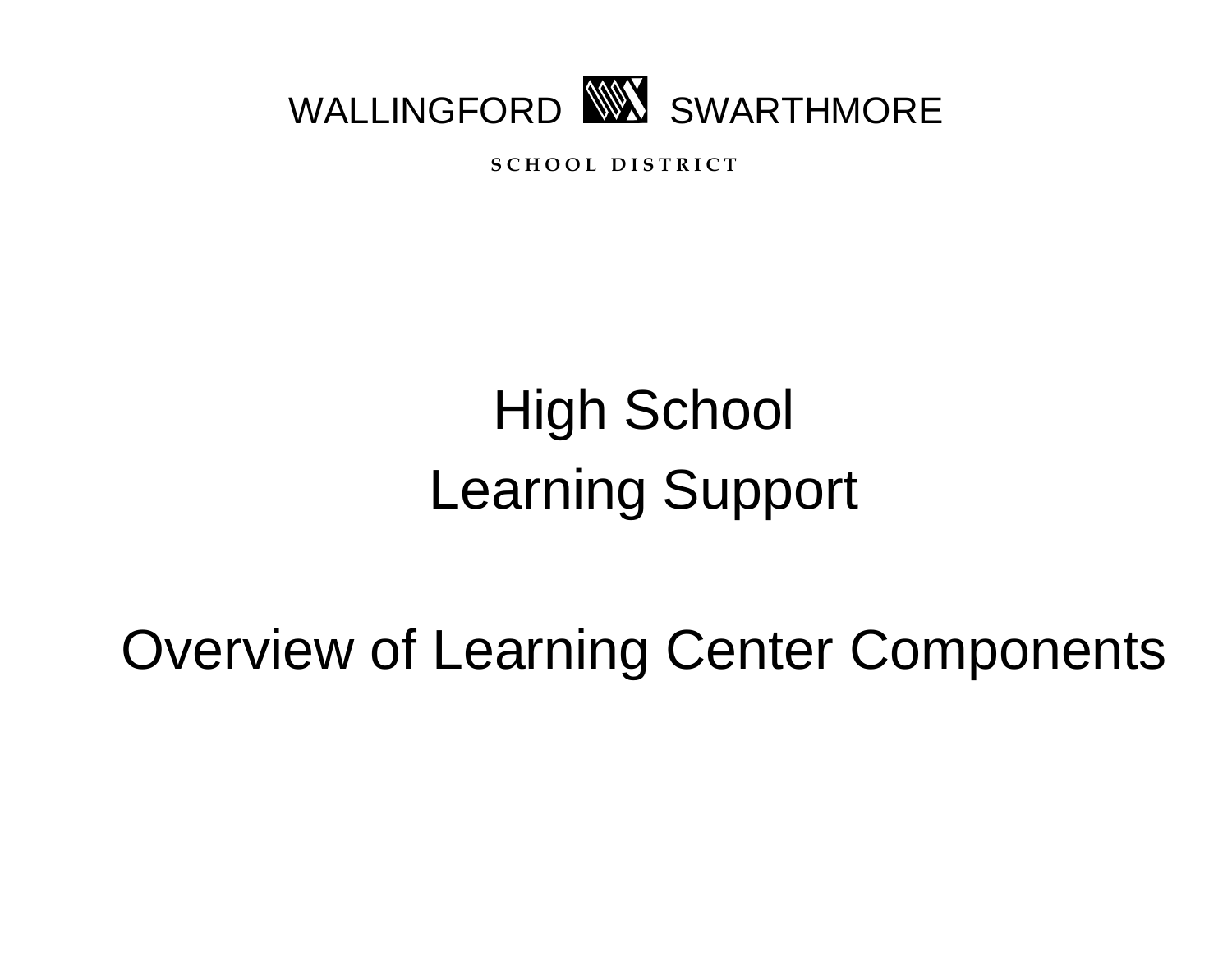## **High School Learning Support Program**

#### **Supports for Academics**

Students have access to a full continuum of services through a flexible scheduling process. Based on the needs of the student as identified by the IEP team, students have opportunities to participate in the following types of classes:

- general education classes with appropriate accommodations and special education teacher consults
- general education classes with in-class support from a paraprofessional
- general education classes with reduced size and modified pace
- special education classes
- intervention classes for Reading and Math

The range of support available extends from Full Time

(receiving special education services for 80% or more of the school day), Supplemental (receiving special education services for more than 20% and less than 80% of the school day) to Itinerant (Supplemental (receiving special education services for 20% or less of the school day).

### **Learning Centers**

Learning Centers are offered five days a week and have three key components.

1. Direct Instruction in Executive Functioning Skills

- **•** Basic Organization skills
- Assignments Management
- Materials Management
- Time Management
- Planning/Goal setting
- 2. Direct Support for Academics
	- Extra Help with Assignments
	- Extra Time for Tests/Quizzes
	- Homework Support
	- Assessment of Learning Styles
	- Development of Strategies for Success
- 3. Transition Seminars
	- Transition Assessments
	- Career and College Exploration
	- Career and Post-secondary Education Activities
	- Portfolio Development